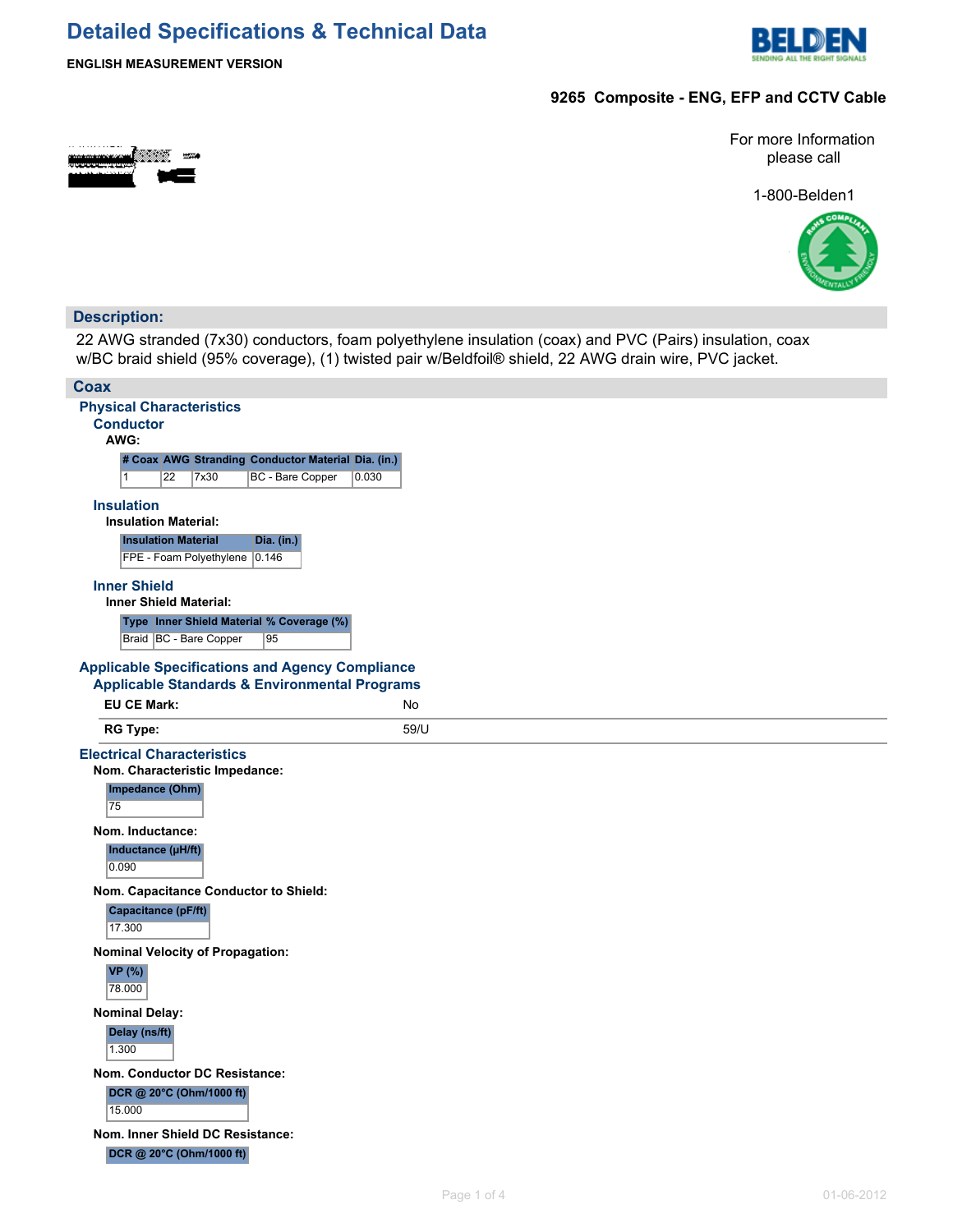# **Detailed Specifications & Technical Data**



#### **ENGLISH MEASUREMENT VERSION**

### **9265 Composite - ENG, EFP and CCTV Cable**

 $|2.600|$ 

**Nom. Attenuation:**

|         | Freq. (MHz) Attenuation (dB/100 ft.) |
|---------|--------------------------------------|
| 1.000   | 0.300                                |
| 5.000   | 0.700                                |
| 10.000  | 1.000                                |
| 50.000  | 2 100                                |
| 100.000 | 3.000                                |

**Other Electrical Characteristic 1:** Coax Nominal Voltage Breakdown Jacket (Shield to Ground) = 22kV RMS

|                                                                                | ັ                                                                                     |
|--------------------------------------------------------------------------------|---------------------------------------------------------------------------------------|
| <b>Twisted Pair</b>                                                            |                                                                                       |
| <b>Physical Characteristics</b><br><b>Conductor</b><br>AWG:                    |                                                                                       |
| # Pairs AWG Stranding Conductor Material Dia. (in.)                            |                                                                                       |
| $\vert$ 1<br>22<br>7x30<br>TC - Tinned Copper   0.030                          |                                                                                       |
| <b>Insulation</b><br><b>Insulation Material:</b>                               |                                                                                       |
| <b>Insulation Material</b><br>Dia. $(in.)$<br>PVC - Polyvinyl Chloride 0.054   |                                                                                       |
| <b>Inner Shield</b><br><b>Inner Shield Material:</b>                           |                                                                                       |
| Inner Shield Trade Name Type Inner Shield Material                             | Coverage (%)                                                                          |
| Beldfoil® (Z-Fold®)<br>Tape   Aluminum Foil-Polyester Tape   100               |                                                                                       |
| Inner Shield Drain Wire AWG:                                                   |                                                                                       |
| <b>AWG Stranding Dia. (in.) Conductor Material</b>                             |                                                                                       |
| 22<br>0.030<br>7x30<br>TC - Tinned Copper                                      |                                                                                       |
| <b>Inner Jacket</b>                                                            |                                                                                       |
| <b>Inner Jacket Color Code Chart:</b>                                          |                                                                                       |
| <b>Number Color</b><br>$\overline{1}$<br><b>Black</b><br>$\overline{2}$<br>Red |                                                                                       |
| <b>Electrical Characteristics</b>                                              |                                                                                       |
| Nom. Characteristic Impedance:                                                 |                                                                                       |
| Impedance (Ohm)<br>35                                                          |                                                                                       |
| Nom. Capacitance Conductor to Shield:                                          |                                                                                       |
| Capacitance (pF/ft)<br>95.500                                                  |                                                                                       |
| Nom. Capacitance Conductor to Conductor:                                       |                                                                                       |
| Capacitance (pF/ft)<br>51.000                                                  |                                                                                       |
| <b>Nominal Velocity of Propagation:</b>                                        |                                                                                       |
| <b>VP</b> (%)<br>58.000                                                        |                                                                                       |
| <b>Nominal Outer Shield DC Resistance:</b>                                     |                                                                                       |
| DCR @ 20°C (Ohm/1000 ft)<br>11.000                                             |                                                                                       |
| <b>Other Electrical Characteristic 1:</b>                                      | Twisted Pair Nominal Voltage Breakdown Jacket (Shield to Ground) = 19kV<br><b>RMS</b> |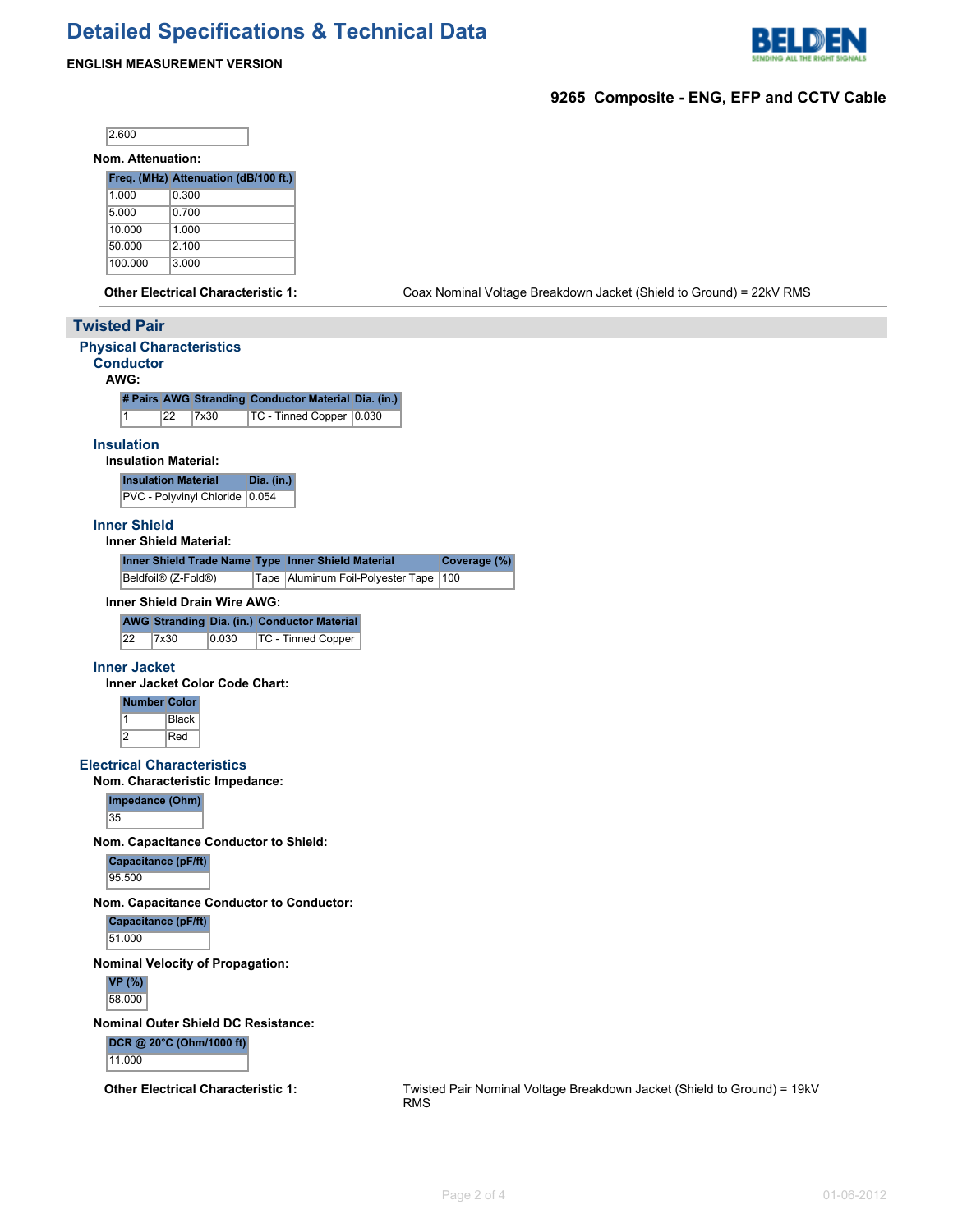# **Detailed Specifications & Technical Data**





### **9265 Composite - ENG, EFP and CCTV Cable**

| <b>Physical Characteristics (Overall)</b>                        |                                      |
|------------------------------------------------------------------|--------------------------------------|
| <b>Outer Jacket</b>                                              |                                      |
| <b>Outer Jacket Material:</b><br><b>Outer Jacket Material</b>    |                                      |
| PVC - Polyvinyl Chloride                                         |                                      |
| <b>Overall Cable</b>                                             |                                      |
| <b>Overall Nominal Diameter:</b>                                 | 0.242 in.                            |
| <b>Mechanical Characteristics (Overall)</b>                      |                                      |
| <b>Operating Temperature Range:</b>                              | -40 $^{\circ}$ C To +60 $^{\circ}$ C |
| <b>Non-UL Temperature Rating:</b>                                | $60^{\circ}$ C                       |
| <b>Bulk Cable Weight:</b>                                        | 58,000 lbs/1000 ft.                  |
| Max. Recommended Pulling Tension:                                | 68,000 lbs.                          |
| Min. Bend Radius (Install)/Minor Axis:                           | 2.500 in.                            |
| <b>Applicable Specifications and Agency Compliance (Overall)</b> |                                      |
| <b>Applicable Standards &amp; Environmental Programs</b>         |                                      |
| NEC/(UL) Specification:                                          | CL <sub>2</sub>                      |
| <b>AWM Specification:</b>                                        | UL Style 20006                       |
| EU Directive 2000/53/EC (ELV):                                   | Yes                                  |
| EU Directive 2002/95/EC (RoHS):                                  | Yes                                  |
| EU RoHS Compliance Date (mm/dd/yyyy):                            | 04/01/2005                           |
| EU Directive 2002/96/EC (WEEE):                                  | Yes                                  |
| EU Directive 2003/11/EC (BFR):                                   | Yes                                  |
| CA Prop 65 (CJ for Wire & Cable):                                | Yes                                  |
| MII Order #39 (China RoHS):                                      | Yes                                  |
| <b>Flame Test</b>                                                |                                      |
| <b>UL Flame Test:</b>                                            | UL1685 UL Loading                    |
| <b>Plenum/Non-Plenum</b>                                         |                                      |
| Plenum (Y/N):                                                    | No                                   |
| <b>Electrical Characteristics (Overall)</b>                      |                                      |
| Max. Operating Voltage - UL:                                     |                                      |
| <b>Voltage</b><br><b>30 V RMS</b>                                |                                      |
| <b>Notes (Overall)</b>                                           |                                      |
| Notes: Simaese Type Construction.                                |                                      |
| <b>Related Documents:</b>                                        |                                      |
| No related documents are available for this product              |                                      |

### **Put Ups and Colors:**

| Item $#$     | Putup    | <b>Ship Weight</b> | Color        | <b>Notes</b> | <b>Item Desc</b>         |
|--------------|----------|--------------------|--------------|--------------|--------------------------|
| 9265 0101000 | 1.000 FT | 62,000 LB          | <b>BLACK</b> |              | 1 SH PR#22.1 75 OHM COAX |
| 9265 010500  | 500 FT   | 32.500 LB          | <b>BLACK</b> |              | 1 SH PR#22.1 75 OHM COAX |

**Notes:**

C = CRATE REEL PUT-UP.